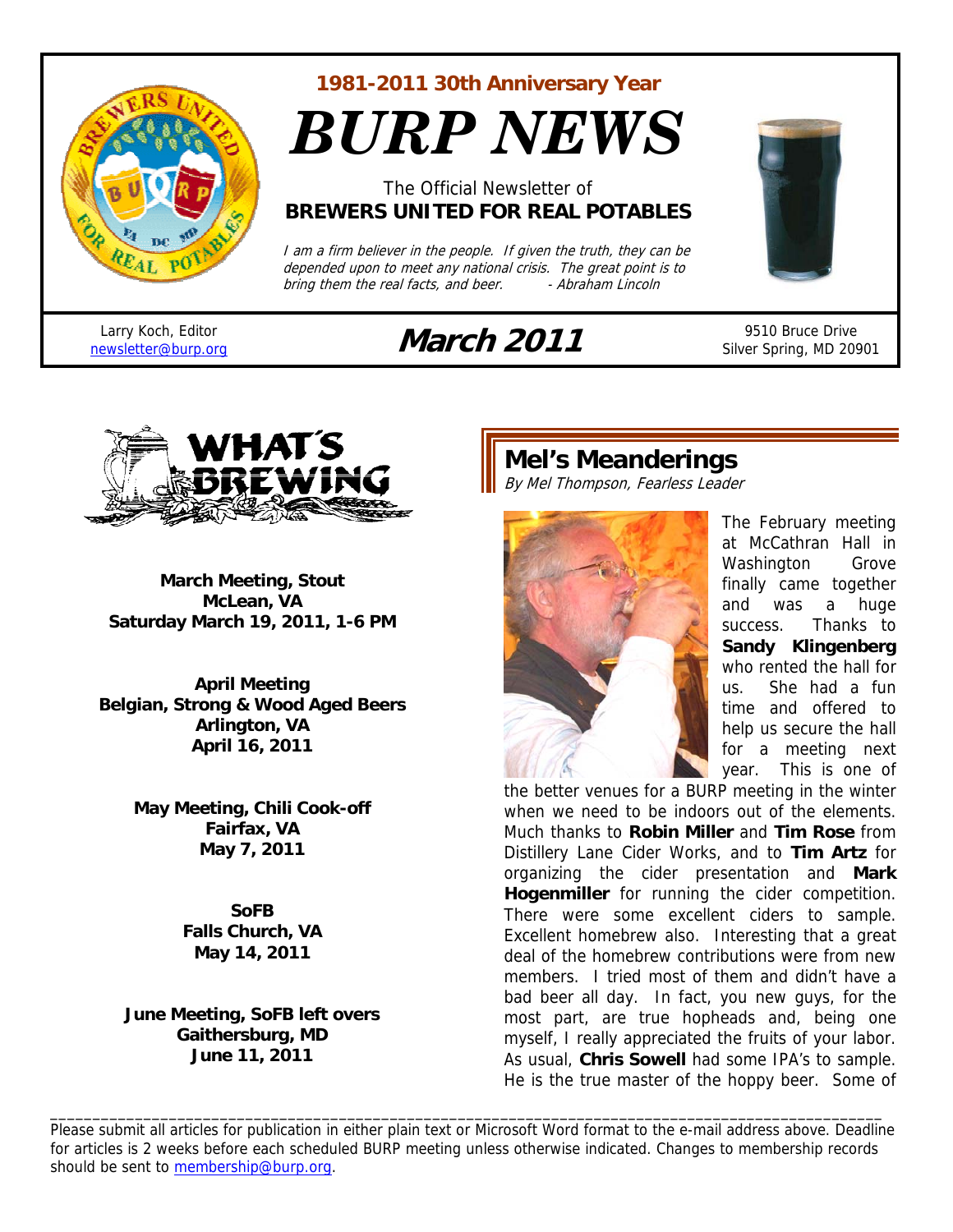you older members need to crank up those brew kettles. This is a Homebrew club after all! **AJ Delange** and **Ed Bielaus** had a keg of Kolsch and Alt respectively on the porch. I hope everyone had a chance to sample them. These are two of BURP's best and most experienced brewers. There were some good commercial selections from those who didn't have homebrew to contribute, but rather light on this day. Of course with all the ciders to sample, the slight lack of beer was not a major factor – as long as it gets better in the future, that is. By the way, did you try **Pete Ryba's** wings or **Alison Skeel's** smoked pork? Delicious! The meeting was also somewhat light on food, though I don't think anyone went away hungry – remember the BURP rule: **Bring more beer than you will drink and more food than you will eat.** And, think Quality.

I don't know if you noticed, but BURP now has a New Member Welcoming Team made up of **Howard Michelsen, Bill Newman, Robert Stevens** and **Steve Marler**. I think they are providing a service that BURP has needed and, based on my observation, they have been very successful. I hope everyone has noticed all the new faces the past several months.

Our thanks to "Raffle Boy Junior" **Ed Bielaus**, who took over selling raffle tickets while **Mark Hogenmille**r ran the cider competition. He strong armed a near record take, even with the relatively small turnout. And, did any of you get to hear our Membeersip Dude, **Howard Michelsen**, on WAMU, promote BURP to the listening audience during The Kojo Nnamdi Show on homebrewing on February 16? Howard was magnificent. Oh, and we took 39 coats to the Salvation Army. Your donations to the less fortunate. Thank you BURPers!!!

Congratulations to the **Aaronridge** team, who will most likely never be deposed from winning the "Team" category for BOTY. They won first place in both the cider and bock homebrew competitions. I think their streak is here to stay. After four decades of homebrewing, Bill and Wendy are finally learning to brew drinkable beer. So, you younger brewers take heart. It won't be too long and Team Aaronridge will be too old to brew and you will have a chance. In a touch of seriousness, Bill and

Wendy have generously mentored many new and improving brewers and made numerous important contributions to BURP and homebrewing. They have brewed excellent beer for the decade that I have known them.

Speaking of team brewing, I generally brew by myself. I consider it Zen brewing. However, due to some medical issues, I teamed up with **Bill Newman** to finish my brewing schedule. Team brewing is a whole different perspective on brewing for me and is a lot more enjoyable, in a gluttonous way, than my normal Zen brewing, though certainly not as contemplative and prone to more mistakes. Though I occasionally mentor a new brewer, it was interesting to have the shoe on the other foot and require assistance to get a batch of beer in the tank. Thanks for the help Newman! Teaming up with an experienced brewer is a great way for you new brewers to learn and have some fun. Remember, it's the obligation of the attendee to bring breakfast. You are welcome to trek up to Gaithersburg to brew with me if we can find a day and time that works for both of us. Just be wary of the bad habits you may learn from me.

Let me take this forum to set the record straight, at least from my perspective, and to hopefully motivate/coerce you into brewing more beer, sharing it at BURP events and entering it in the monthly competitions and Spirit of Free Beer. In the last newsletter, an announcement was made in the MOC column:

 "News Flash! **Mel Thompson** is taking a year off from entering a minimum of 3 beers into every competition and will hold the newly established BOTY Emeritus title. He will still brew and enter competitions. We just won't receive half of the entries from Mel. So, here is your chance to earn the coveted BOTY title."

First, I wish I would have had 3 beers or more to enter in every competition (I actually did for 2 of the comps in 2010 and, hopefully, may in the future) and I wish you did/will also. That would mean you and I are brewing a lot of beer. Isn't that what homebrewers aim for? And isn't that what BURP should be promoting – brewing more and better beer? Second, of course, I didn't have half of the entries in the monthly competitions -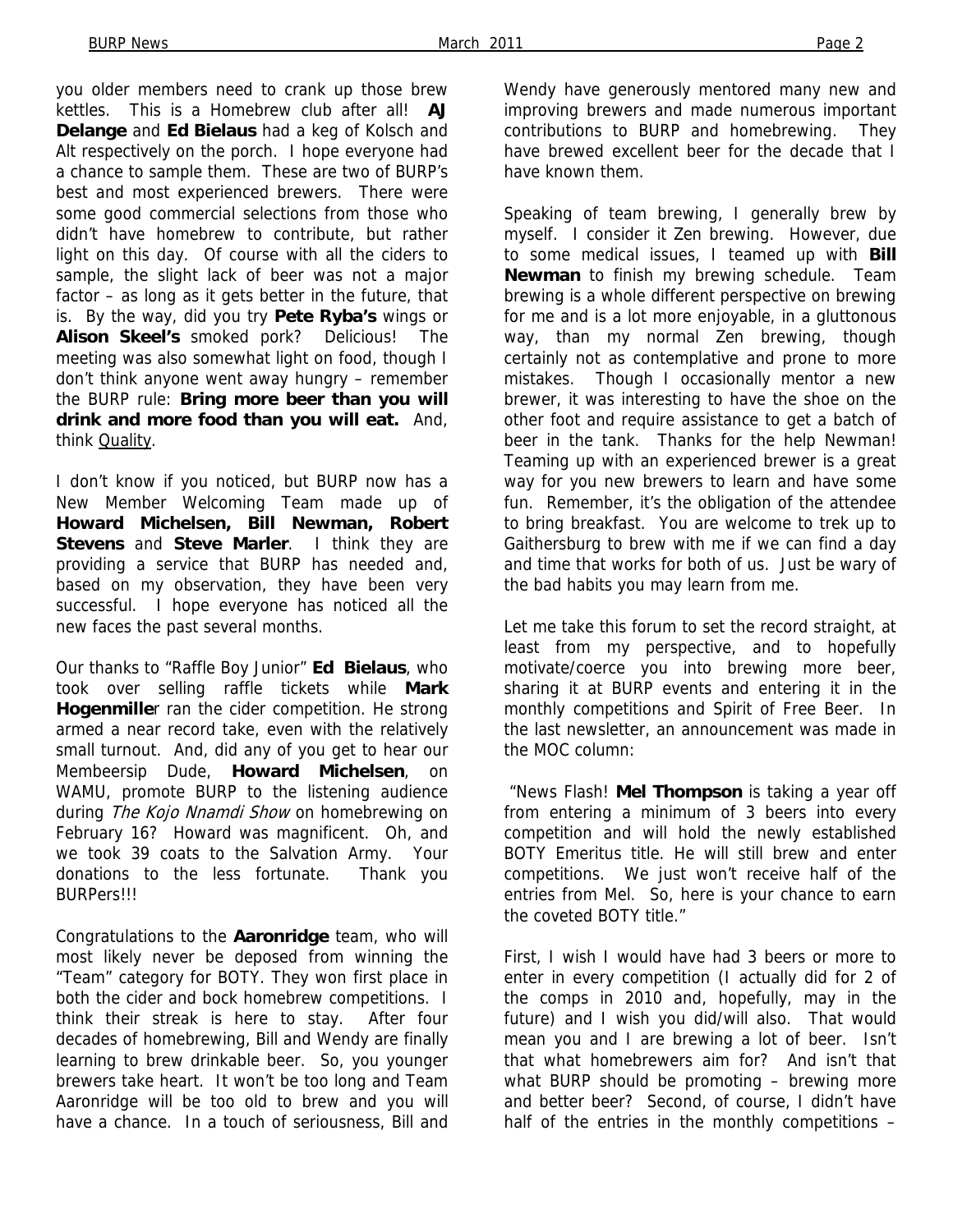not even close. But so what if you or I do have half the entries in a competition? It means that a lot of beer is being brewed by you and me (and also that others are apparently not entering their beers in the competitions. Why not?). I entered what I had that was somewhat true to the style(s) as I hope you will. And brewing 20 to 25 batches per year, I generally had a beer to enter. In many cases, the beers I entered took a ribbon. I wish the same success for all of you. It means that you are brewing damned good beer and it means that there is more free beer for all of us. I especially see the value in entering the first four or five comps of the year. It helps determine the worthy beers to enter in Spirit of Free Beer.

After competing for Brewer of the Year (BOTY) for nine years and winning BOTY for five straight years, I have decided not to participate in the BOTY competition for 2011 and probably beyond (though I do intend to take home a few ribbons if my luck holds out), so I will most likely not brew quite as much and thus will not enter as many competitions. That means YOU need to step up and fill the vacuum that my relative inactivity will create. I look forward to sampling your delicious beers at BURP events and I hope you will enter them in the monthly competitions and Spirit of Free Beer.

**IMPORTANT!** Please note that the March meeting will NOT be held at Growlers. They had an issue with the Montgomery County Department of Liquor Control. In order for us to bring our homebrew to Growlers, the DLC wanted us to sell them our homebrew and then sell it back to us, after the county took their cut. Oh, there was a Catch-22 – We would need to be federally licensed before they would buy our beer. They just don't "get" homebrewing. So, **Rick Garvin** and **Christine Johnbrier** graciously offered their home for the March meeting. This is the annual meeting to celebrate St. Paddy's Day, so make sure you bring your Irish libations and a creative Irish dish to share. Again, remember the BURP mantra: Bring More Beer and More Food than you will consume. Please see **Mike Evans** and **Wendy Aaronson** and volunteer to help with Spirit of Free Beer. Your help is needed for SOFB to remain a truly great homebrew competition. Cheers.

### **Homebrew Competition At Bier Baron**  By Mike Horkan

In December, the Washington, D.C. landmark, the Brickskeller was sold and it reopened as the Bier Baron. Tom Verola, the director of operations mentioned to me that they want to sponsor a homebrew contest towards the end of May/beginning of June. The winning beer will be brewed at a local brewery in the DC area and will be put on tap at the Baron. It will also be distributed to other bars in the DC area through their distribution channels. Check the Bier Baron web site for details.

# **BURP 10 and 20 Years Ago**

Compiled By Bill Ridgely

### **20 Years Ago, March 1991**

The March 1991 BURP meeting featured an event now sadly long relegated to the past - the club oyster feast. Back in the day, chomping down on bushels of raw Chesapeake Bay oysters was a normal endeavor for area residents, and BURP was fortunate to have as a member **Bill McLaren**, renowned at the time as the club's official "Procurer of Fine Seafood" (yes, we even had a plaque made for him). And on this occasion, the oysters were accompanied by another harbinger of the spring equinox, bock beer. The meeting was held at the home of **Bob and Marie Wright** in Silver Spring. Bob had recently returned from his several month "vacation" in Iraq as a "guest" of President Saddam Hussein. It was great to have him safe and sound and back in the fold. Also returned from the recent Gulf War was newsletter editor **Erik Henchal**. Desert Storm was, thankfully, efficiently and quickly conducted, and life was rapidly returning to normal. Bill brought two bushels of fresh oysters to the event and was busy shucking (along with BURPer **Al Lowry**) as members arrived. The table quickly filled with the usual cornucopia of food and homebrew. Beer highlights included an award winning pale ale from **Jim Busch** (the creator of the nowlegendary Victory Hop Devil), a Trappist-style ale from **Jim Dorsch**, **John Gardiner**, and **Bert Tagge**  (fermented using the dregs from a bottle of Chimay Ale), and the March "Beer of the Month", a stout brewed by the aforementioned **Erik Henchal** which had taken second place in BURP's stout competition the previous month. But bock beer soon took on special significance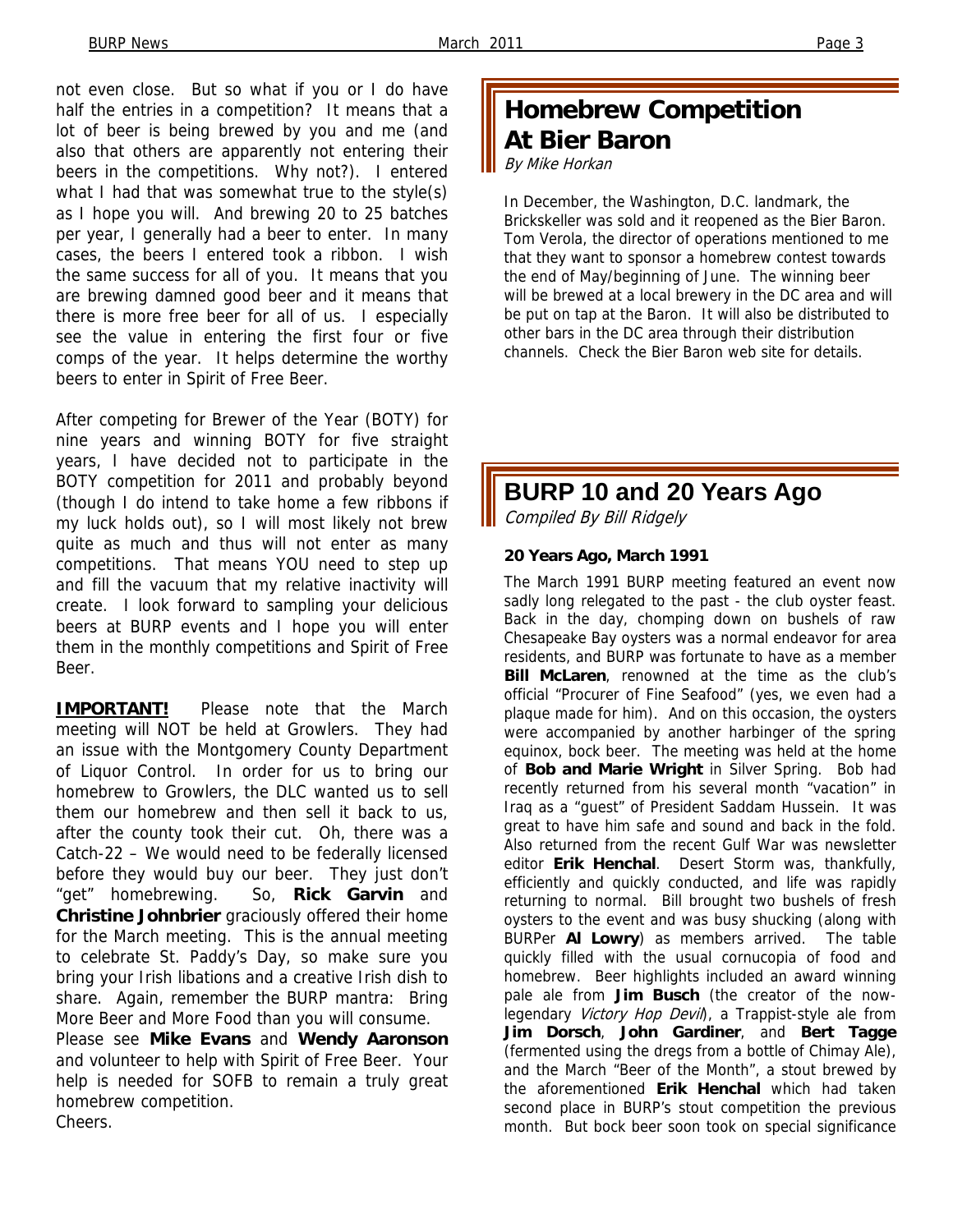as the style of the monthly club homebrew competition, which was preceded by a tasting of fine commercial bocks. The tasting consisted of 3 European interpretations (Einbecker Ur-Bock, Paulaner Salvator, and Eggenberger Urbock 23 (which, at 23 Plato, was one of the world's strongest bocks at the time) as well as 3 American efforts (Berghoff Bock, Dark Horse Winter Lager from Virginia Brewing Co (formerly Chesbay), and Sierra Nevada Pale Bock (which had just been introduced in 1990). Following the tasting, a panel of judges was convened to evaluate the homebrews. The number of entries was not recorded, but the final results were: 1st place, **Bill Ridgely** (Doppelbock), 2nd place, **Bill Peters**, and 3rd Place, **Steve Snyder** (2nd & 3rd place sub-styles were not recorded). The meeting concluded with an excellent raffle featuring contributions from local beer merchants (Berose Liquors and Cairo Liquors) as well as **Bill McLaren's** "Cap & Cork" homebrew supply shop. Prizes for the homebrew competition were contributed by the American Brewmasters homebrew supply shop of Raleigh, NC.

The March 1991 issue of BURP News was the last edited by your humble compiler before the return of **Erik Henchal** from Germany, where he had provided medical support for the Gulf War. Club Prez **Ralph Bucca** kicked off the issue with a proposed schedule of events for what he called "Year 10-BURP", celebrating the club's 10th anniversary. This was followed by an interesting article by BURPer **John Hallberg** on the historical role of the "ale conner", the medieval government official who served as "quality control specialist" for the brewing industry by sitting in a puddle of freshly drawn ale on a wooden stool. After ½ hour, the conner would stand, and if the beer stuck to his leather breeches, it was considered not fully fermented and therefore "impure". This was certainly an interesting way to make a living! I should note here that the author of this article had just left the DC area to become a professional brewer at a new brewpub in Youngstown, OH (Meander Brewing Co). John subsequently went on to a distinguished career as first a professional brewer, then a cidermaker, and finally a meadmaker. **Rod Rydlun** followed John with his report on a meeting of the recently formed Banova (Brewers Assn of N. VA) homebrew club. This article, with its description of the club's "fledgling brewers" as well as several "self-described veteran brewers" (who Rod felt took themselves a bit too seriously) resulted in BURP being banned from attendance at subsequent Banova gatherings (and a published apology in the April newsletter). Frugal Brewer **John Gardiner** was up next with his description of the big brew-in at his house which resulted in BURP's 10th anniversary beer, an interpretation of the late BURPer **Phil Angerhofer's**  famous Monster Mash (which itself was Phil's interpretation of Thomas Hardy Ale). Many BURPers

helped out with this brew, and several area pros also made significant contributions (a bag of pre-crushed malt from Old Dominion Brewing Co, yeast from British Brewing Co, and many other ingredients from The Flying Barrel, the Frederick, MD homebrew shop owned by BURP founding father **Bob Frank**). This beer was subsequently laid down to be consumed at BURP's 20th anniversary in 2001. There is at least one large bottle remaining which will be brought to the club's 30th anniversary gathering this September. Rounding out the issue was part 3 of **Erik Henchal's** wartime observations, which he entitled "War is Helles". This final chapter featured Erik's excursion to Bamberg, Germany to experience the town's famous smoked beer (rauchbier). Erik also noted the resurgence of an ancient German style called "braunbier" which had been recently reintroduced by the Hofbrauhaus in Munich.

#### **10 Years Ago, Mar 2001**

BURP's 20th anniversary celebration kicked off in fine fashion with a St Patrick's Day party (on St Patrick's Day itself) at the home of **Rod and Masako Rydlun** in Potomac, MD. Several events took place simultaneously on this beautiful day, which allowed most of us to enjoy fine spring weather outdoors (at least until a giant storm rolled through mid-afternoon). In addition to the "beer and food fest" outside, a group of BURPers occupied the TV room watching "March Madness" college basketball games. And in the upstairs family room, longtime BURP founding father **Chuck Popenoe** held forth with a fine crew of musicians playing Irish tunes to celebrate the special occasion. Meanwhile, in the garage, a crew of cooks organized by **Bud Hensgen** prepared not one but two batches of the late BURP founder **Dan McCoubrey's** renowed "Irish Stew for 100" in both beef and lamb versions (both of which were excellent!). And on top of all of this, the club successfully conducted (thanks to **Wendy Aaronson**) a very educational blind commercial stout tasting in which teams selected the stouts based on professional descriptions provided for each one. Minister of Culture **Alison Skeel** meanwhile rounded up several erstwhile judges (**Dave Belman**, **Christie Newman**, and **Randy Paul**) who worked extremely hard to evaluate the 27 entries in the annual Dan McCoubrey Memorial Stout Competition. The choice was extremely difficult, but in the end, BURPers **Dave and Becky Pyle** cleaned house by winning 1st place (with an Oatmeal Stout) and 2nd place (with a Sweet Stout). Only **Andy Anderson** prevented a complete sweep by taking 3rd with his Dry Stout. A nice set of photos from this event can be viewed on the BURP website at http://burp.org/meetings/200103.htm.

The March 2001 issue of BURP News, expertly edited by **Jamie and Paul Langlie**, included an announcement of several educational sessions from Enlightenment Minister **Wendy Aaronson** (a mashtun and lautertun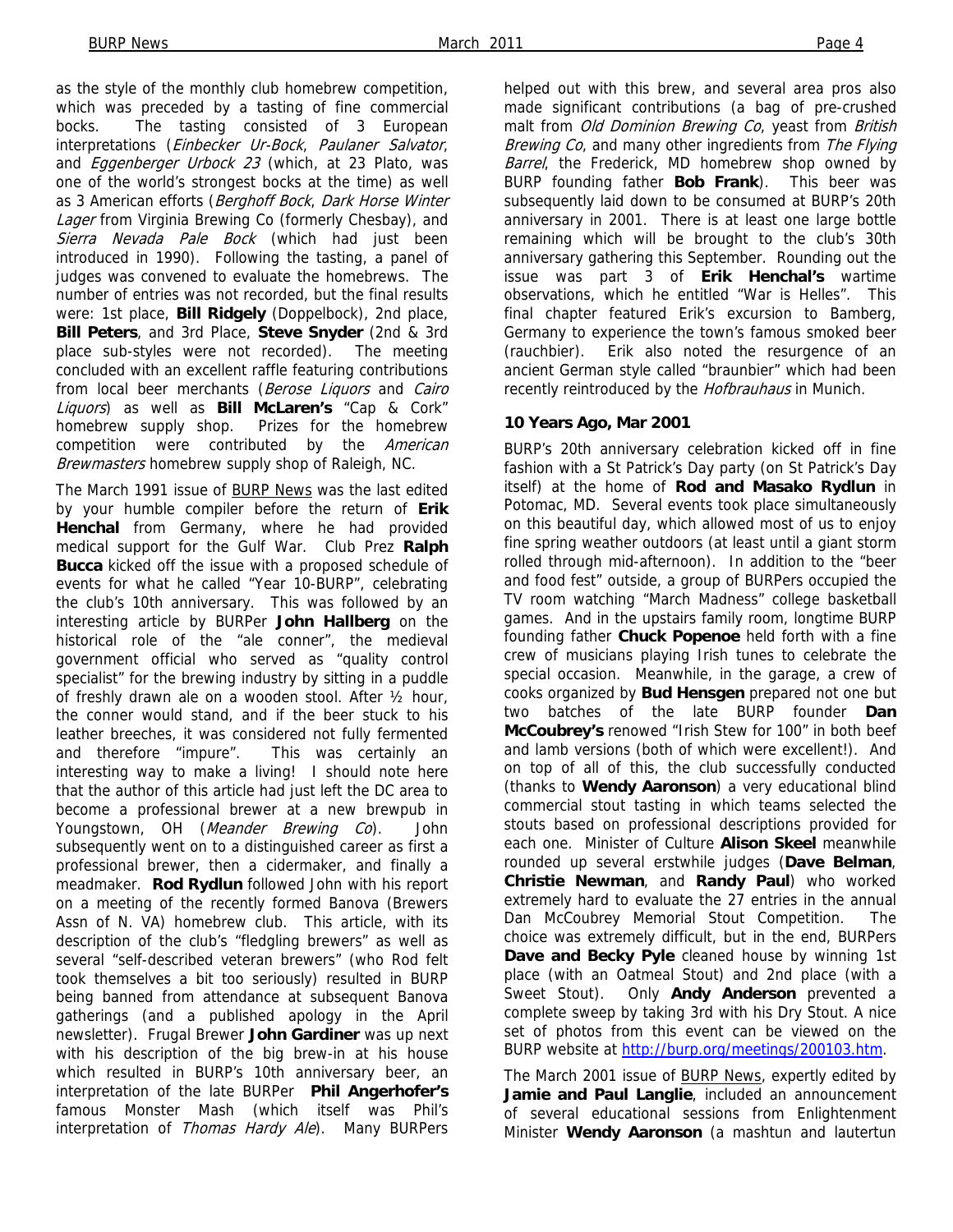construction workshop followed by a yeast handling workshop). Wendy also announced the upcoming Hennepin clone competition, co-sponsored by Brewery Ommegang and the Boston Wort Processors homebrew club. Wendy learned about this event at the recently completed 3rd Spirit of Belgium conference and managed to get BURP invited as participants. A member of the Boston club had obtained the actual yeast used to ferment this wonderful beer and would provide it to all entrants. Wendy provided the specifications for the beer and announced a trip to the brewery in June to conduct the actual competition. And speaking of the Spirit of Belgium, **Tom Cannon's** excellent review of the highly successful event took up a major part of the newsletter. He included an extensive list of the event's many sponsors, and **Andy Anderson** followed Tom with one of the prizewinning homebrew recipes, for **Michael Valentiner's** "Saison du Maggie Deux" (very appropriate since the previously mentioned Hennepin is a saison-style beer). Finally, BURPer **Ralph Bucca**  challenged club members to come up with creative ideas to cook with spent grains from the brewing process. Ralph proposed a contest to be held at the October "weird beer meeting" showcasing spent grain cuisine.

## **From the Ministry of Culture**

By Wendy Aaronson and Mike Evans, Co-Ministers of Culture

A purpose of BURP monthly competitions is to encourage a brewer to advance their brewing skills either by improving recipe formulation and technique based on objective feedback from score sheets or by experimenting with styles they have never brewed. A competition promotes education and the availability of great tasting home-brewed beer at meetings.

#### **February 2011 Monthly Competition Results**

We held two competitions in February. **Mark Hogenmiller** ran the cider competition. Read all about it in his article. We also had a Bock (Category 5) competition. There were 8 entries brewed by 3 brewers and 3 brewing teams. There was 1 Maibock, 4 Traditional bocks, and 3 Doppelbocks. Many thanks to the entrants for sharing their exceptionally tasty products: **Mel Thompson** (Traditional and Doppelbock), **Mike Evans** (Traditional), **Team Aaronridge** (Maibock), **A.J. deLange** (2 Traditional), **Bill Newman and Mel Thompson** (Doppelbock), and **Howie and Emily Michelsen** (Doppelbock). Also,

many thanks to our outstanding panel of judges, **Dave Pyle, Justin Housenger**, **Calvin Perilloux**, **Christian Burns, John Foulkes,** and **Bud Hensgen.** This expert panel provided thorough score sheets and completed the judging within an hour. Clearly, pre-registration and limiting the judging to 3 beers is allowing the MOCs and judges to actually enjoy some of the meeting. More importantly, judges are giving better feedback to brewers, and pairing a BJCP judge with a novice is an important educational experience that will hopefully inspire folks to take the BJCP exam. **Team Aaronridge (Wendy Aaronson** and **Bill Ridgely)** took a first place with "This beer will Kick Mel's Ass" Maibock. The recipe is found below. **Mel Thompson** took second and third place with the Traditional and Doppelbock, respectively. **A.J. deLange's** Traditional bock made it to the mini-BOS table. Judges described it as very enjoyable with rich toasted malt character and a pleasant warmth but preferred **Mel's** Doppelbock because of its complexity. Judges also enjoyed the complex malt and pleasant toastiness in **Mike's** Traditional bock. **Howie** and **Emily's** Detonator had a rich malt flavor with a hint of licorice in the background, a sipping beer. **Mike Reinitz** partied a little too hard the night before to celebrate his birthday and unfortunately was a no-show with his traditional bock, Goat Slayer. He'll just have to bring some to the meeting in March.

#### **1st Place Bock Competition Recipe**

Here is the Maibock recipe from Team Aaronridge (Wendy Aaronson and Bill Ridgely). They named the beer "This Beer will Kick Mel's Ass". It is a 5 gallon recipe.

- 10.5 lbs Pils malt
- 4.5 lbs Munich malt
- 1 lb Biscuit malt
- .75 lb carapils
- .5 lb acidulated malt
- 5 oz pale dried malt extract
- 1 oz Hallertau (4.3%) at 60 min
- 1 oz Hallertau (4.3%) at 45 min
- Large starter of Bavarian Lager (WLP 830)

Single step infusion mash at 156 °F. Collect 7 gals and boil down to 5 gal.

Ferment at 56 °F for 8 days and transfer to secondary. Racking gravity was 1.020. In secondary for 14 days at 58 ºF. Kegged, primed with 2/3 cup dextrose and lagered at 33 ºF. It was lagered 7 weeks when judged for the BURP competition.

#### O.G. 1.064, F.G. 1. 016

Notes: This recipe was scaled back from a 10 gal. recipe. Acidulated malt was used to drop the mash pH. However, .5 lb dropped it to pH 5.1. In the future, we'll add .25 lb. We use a refractometer to monitor gravity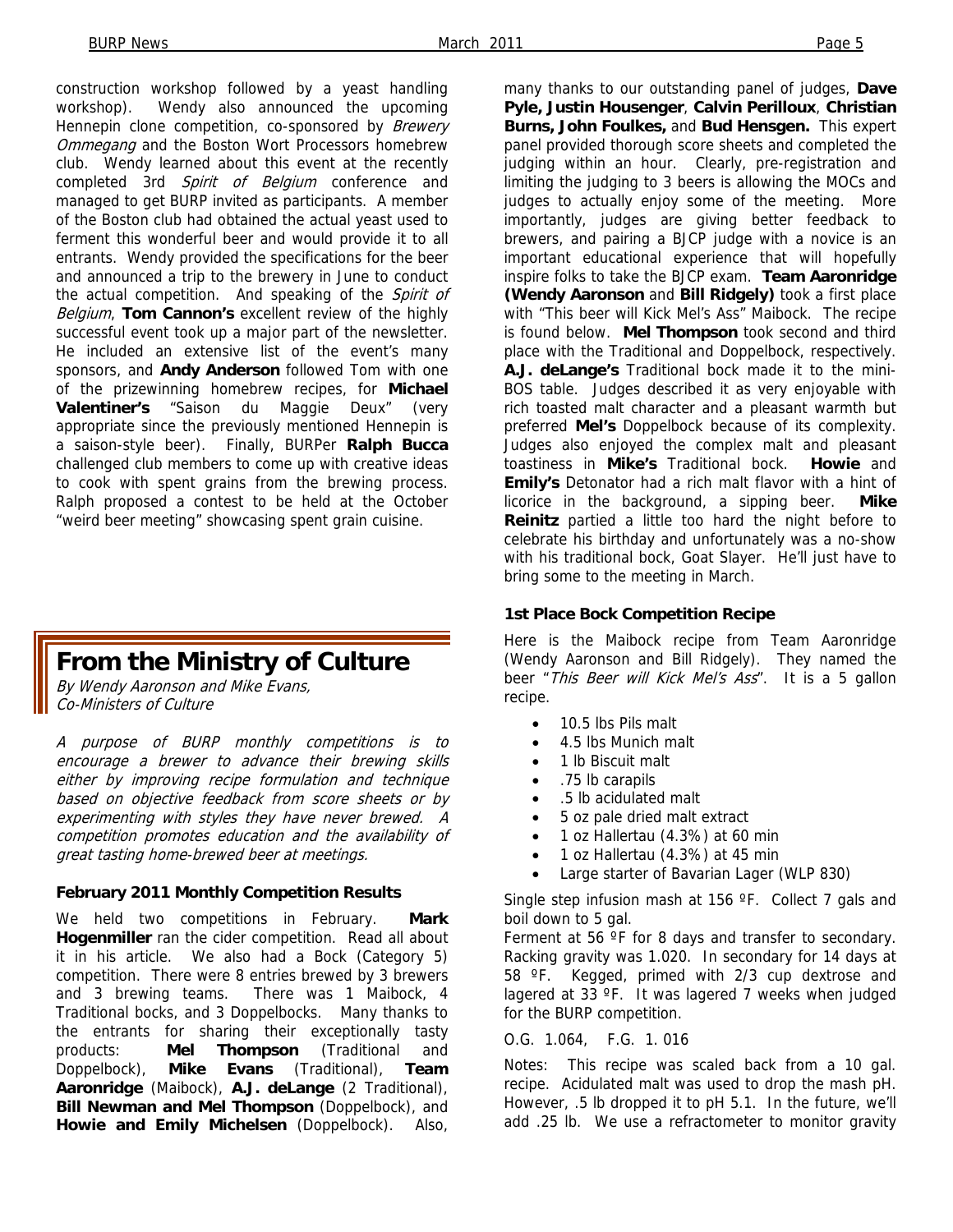after the mash and during the boil to ensure that we achieve the desired O.G. For this beer, our extract efficiency in a 5 gal batch was less than the previous 10 gal batch, so we added the dried malt extract during the boil.

#### **Brewer of the Year**

There are now 26 brewers on the BOTY spreadsheet! The 2011 BOTY leaders at this very early stage are: **Team Aaronridge** (10), **Chris Sowell** (5), **Mike Evans** (5**), Mitch Pilchuk** (4), **Tim Artz** (4), **Team Langlie** (3) and **Yancy Bodenstein** and **Laura Cole** (2). **Joe Federico** is the only person who has entered the New Brewer/Extract division. We have 3 ribbons for this division, so we are challenging extract and new brewers to fire up those kettles and enter competitions

#### **Upcoming Competitions**

**In March:** We will have the 21st Dan McCoubrey Memorial Stout competition. Style guidelines can be found at http://www.bjcp.org/2008styles/style13.php . BOTY points will be awarded to entrants and winners. Ribbons will be awarded to the winners. For this competition, you will need the equivalent of at least two 12 oz bottles. Your entries can even be in an unmarked container with a carbonator cap. You must pre-register. Send us an email to Culture@burp.org with the following information by Thursday, March 17: Brewer Name(s), Division (Individual, Team, New Brewer/Extract), Category and Subcategory, Beer Name (optional). We will issue an entry number. Label your bottle with that number. We also need judges. Please contact us.

**In April:** We will have two competitions. First is Category 18 - Belgian Strong Ales. The style guideline can be found here http://www.bjcp.org/2008styles/style18.php. Refer to the February newsletter for information about the style and a recipe. The other is Category 22C – Wood-Aged Beer. Style guidelines can be found at http://www.bjcp.org/2008styles/style22.php#1c. The winner of this category will be sent to the AHA Club-Only competition.

In May: We will have the Best Beer with Chili competition. Everyone has one of these in storage. If not, get brewing! It is judged by the consumers in the same way as the chili; that is, by popular accord measured by secret ballot. So bring a keg or case of whatever you think goes with spicy food.

**In August:** We will have two competitions, American Lager (Cat 1A-C)/California Common (Cat 7B) and Specialty/Experimental/Historical (Cat 23) which is an AHA Club-Only Competition. American Lager beers are the most recognizable beers in the U.S. They are mass produced by large breweries and can be found in any

beer serving establishment. You may ask yourself, "Why would I want to brew one of these?" I would respond with, "CAN you brew one of these?" The challenge with the style lies with making a beer that does not have noticeable flaws. This style does not have malt, hops, or yeast esters that will mask the mistakes in your brewing process. Typically these beers use a domestic 2 or 6 row barley and up to 40% in adjuncts (rice and/or corn) for the Lite. Pale or Pilsner Malts will provide too much flavor for the style bitterness, flavor, and aroma are low. These beers are fermented with a clean lager yeast at 50 F or lower. California Commons are a bit of a contrast to the American Lagers. The best commercial example of this beer is Anchor Steam. The malt profile on a California Common is usually 2-row for the base, maybe a little Munich, and some crystal to add some caramel to this toasty, grainy beer. There are many different ways you can go with the malt. The hop that is very well known in this style is Northern Brewer. Its woody and even minty flavors set this beer part, make sure you add some to the beginning and end of the boil. Fermentation is also another unique aspect of this beer. Typically a lager yeast is used and fermented at a higher temperature, to replicate the conditions found in California. That's where the fruitiness can come from, though you don't want to let your temperature get too high or the fruitiness may be too intense.

For the Specialty/Experimental/Historical competition the entries must specify the experimental nature of the beer (e.g. type of special ingredients used, process utilized or historical style being brewed), or why the beer doesn't fit an established style. This is a great place to enter your Cicada beer! Additionally, the entrant may specify an underlying beer style. For historical styles or unusual ingredients/techniques that may not be known to beer judges, the brewer should provide descriptions of the styles, ingredients and/or techniques used. During the Barleywine Festival at Mad Fox, **Wendy** and **Jim Wagner** from DuClaw Brewing Company began discussing a concept for Mashout around this category. We know there are quite a few creative brewers among the close to 200 homebrewers from the mid-Atlantic region and beyond. Wouldn't it be fun to select an original Mashout style and promote it to the masses? One day, it may even be a recognized BJCP style! Think about it. The challenge is on!

For recipe ideas, there are several books in the BURP library. Contact **Bill Ridgely**, and he will bring these to the March meeting.

#### **Spirit of Free Beer**

Saturday May 14th is fast approaching. We're close to 2 months from the event. For those who don't already know, Mad Fox will be hosting us this year. We have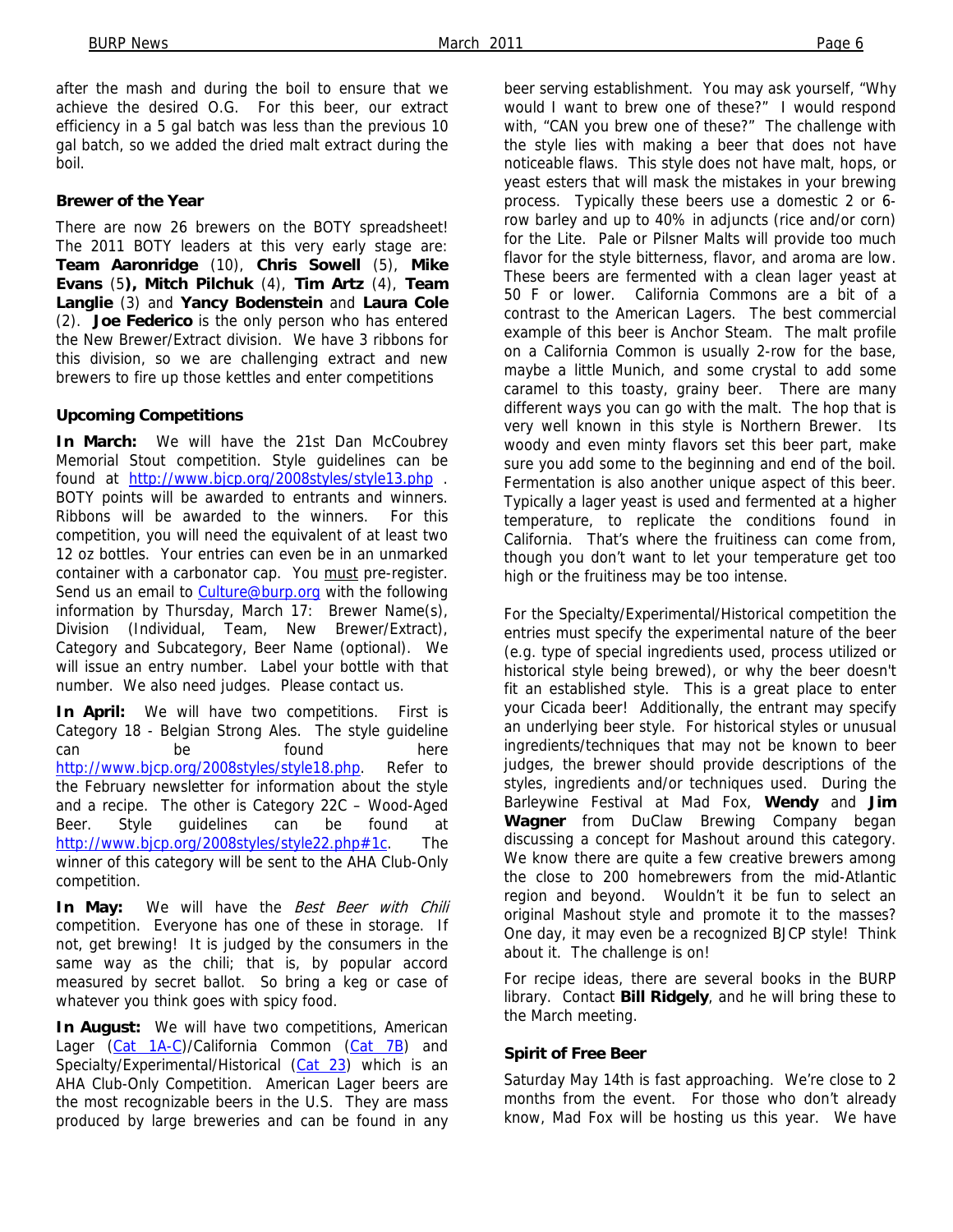already gathered some early volunteers at Mad Fox to talk about logistics with Bill and Beth. We are all excited about the new location and can't thank Mad Fox enough for letting us use their place. At the February meeting, 10 eager volunteers signed up to help with publicity and prizes; however, we can always use more help in these areas. We also need a Prize Coordinator to keep track of all the goodies, ensure that the sponsor page is updated, and equally distribute the booty amongst the winners. If you are interested in volunteering your time, please contact us at Culture@burp.org. Check out **Matt**  Pyle's **SOFB 2011** page. We are still ironing out the registration process but hope to have it ready by the end of March. We look forward to having one of the best SoFB's yet!

#### anniversaries. The beers brewed for the 20th and 25th anniversaries (respectively, a Belgian Dark Strong Ale and a Barleywine) will be made available for your tasting pleasure at the Sep meeting (and there is at least one bottle remaining of the 10th anniversary Old Ale). BURP Enlightenment Minister **Tim Artz** has also proposed making a 30th anniversary mead - an excellent idea for a beverage that can be laid down for a few years. Suggestions for both the 30th anniversary beer style and mead style are welcome.

We would like to hear from members with other suggestions for celebrating this event. We'll kick things off at the March meeting with the 21st Dan McCoubrey Memorial Stout Competition. Let's have a toast to the memory of Dan and to the future of the club that was formed at his home those many years ago. Praise BURP from whom beer blessings flow!

Cheers, Bill

# **Let's Celebrate 30 Years of BURP!**

By Bill Ridgely

2011 marks 30 years since a group of DC-area homebrewers met for crabs and beer at the home of **Dan McCoubrey** in Wheaton, MD with the express purpose of forming (and, incidentally, naming) a homebrew club. The date was Sep 27, 1981. Several current members (including **Ralph Bucca**, **Bob Frank**, and **Chuck "Pops" Popenoe**) were there. When it came time to choose a name for the club, someone burped, and history was made. We'll be formally celebrating this event at the Sep 2011 BURP meeting, to be held at Seneca Creek State Park in Gaithersburg, MD on Sat, Sep 24 (which will also be BURP's 2011 Oktoberfest celebration).

The club officers are seeking input on how best to celebrate this anniversary. We would like to start things off by launching a competition to create a special logo to be used for memorabilia - perhaps a special beer glass or stein, tee shirt, or other item. If you would like to participate in this, please let me know at ridgely@burp.org. The creator of the winning logo will receive any item of memorabilia on which the logo is used and perhaps other nifty prizes to be determined. The logo should emphasize the facts that, yes, we are a homebrewing club and yes, we've been around for a long time.

One anniversary activity already proposed is the brewing of a special beer to mark the occasion, something done in past years to mark our 10th, 20th, and 25th

# **Artz's Craft Enlightenment Update**

By Tim Artz, Minister of Enlightenment



Thanks to all who helped make Febrewary's cider event a success. I was sorry to miss it but had to unfortunately travel to Belgium for work. (It was terrible with all of

that beer, mussels, beer, chocolate, and beer. You probably should not go there. They don't even have a government, only beer.) Anyway, I heard that the cider contest and tasting was a great success. We had 17 great ciders entered, a contest, and a chance for folks to sample the entries. We were also very fortunate to have **Rob Miller** and **Tim Rose** on hand to give some professional insight. I am glad to see the interest in great cider grow within BURP, and hope we can continue to learn more about this excellent beverage.

Rob has invited BURP back to his orchard for another day of picking and pressing. In order to make this happen, we need some volunteers. It's not a lot of work, but we do need some folks to keep things organized and on track. Please see me or Mark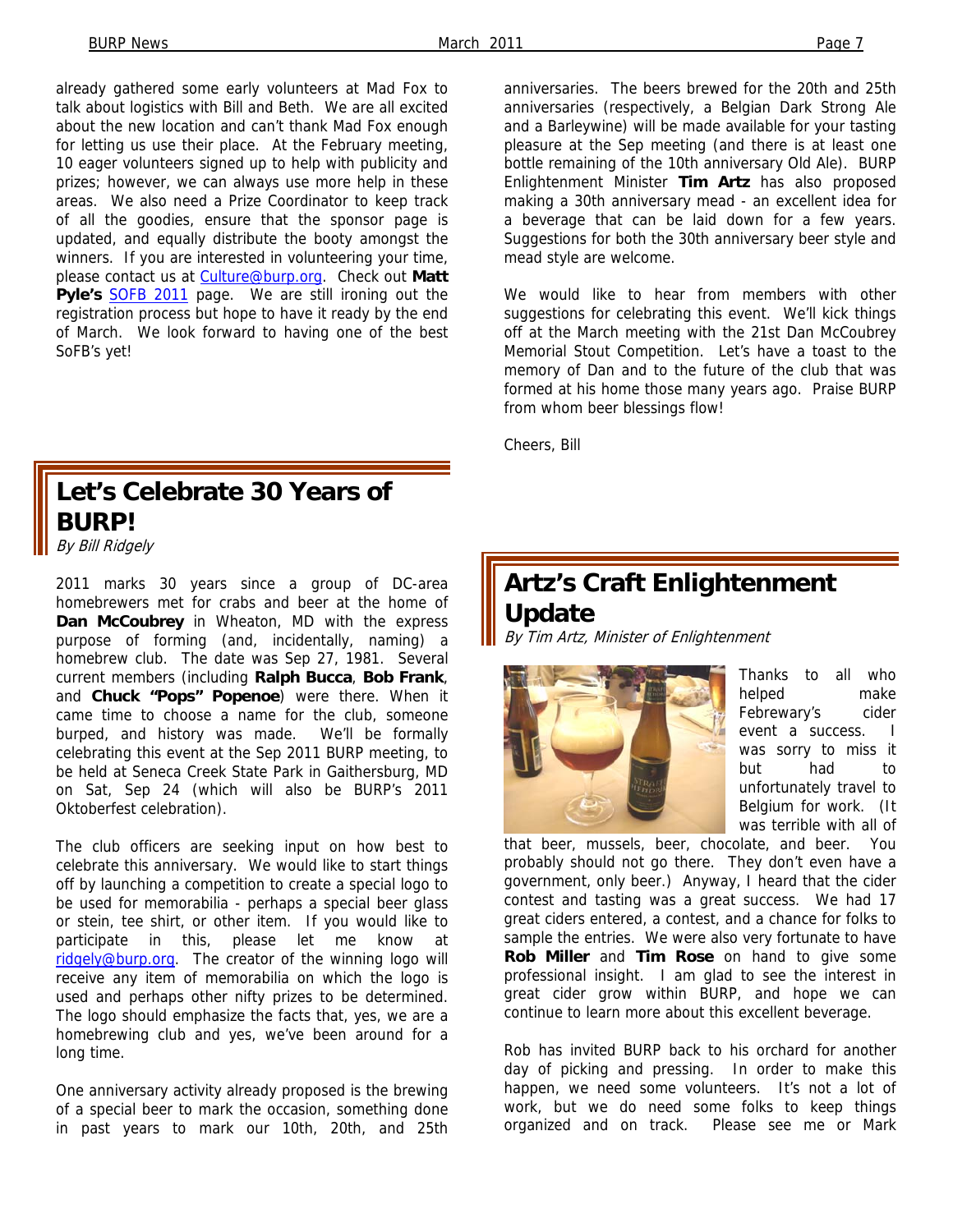Hogenmiller if you will organize this for BURP in 2011. We can't do this stuff without volunteers.



We have some exciting educational events coming up in March. March's meeting will feature the second installment of Marler's Taste-a-thon. Steve has agreed to repeat this activity which was so positively received at the meeting last summer at the Langlie's home. Brewers will share their brews with a group of

their peers and will participate in a facilitated constructive feedback session. Tasters and brewers alike will learn from the interchange. New and advanced brewers should bring some beers to share in this fun and informative session.

On March 26, a group of BURP volunteers will be supporting a "learn to brew" fundraiser for the Lyon Park Community Center, home of BURP's Christmas party for the past several years. We have groups who will demonstrate brewing, bottling, root beer making, etc. For those BURPers just getting started in brewing, this is a good opportunity to come out and learn. We are hoping to draw in some new members at this event. Derek Terrell of myLHBS in Falls Church generously donated three brewing kits for us to have some beer for sampling, and for demonstrating bottling and brewing on site. Look for the details on this event elsewhere in this newsletter.

Looking ahead, April's meeting at the Hensgen's will include a homebrewer's yard sale. How does this fit with education? Well, as most of us who have been brewing for a long time know, you tend to accumulate a lot of unused equipment as your brewing advances. Some of those items that were indispensable to you before now lie neglected. This is a chance for you to breathe new life into old equipment by putting it to work in a newer brewer's home…and you can earn a few bucks and clean up your basement in the process. Take some time to look through your clutter to see what you're no longer using and that just might be the key to helping someone make some great beer today. We will set aside some space in Hensgen's driveway for this home brewer's flea market.

In July, I will be arranging a Mead session much like the cider contest. Think ahead to what meads you may

want to share. At the same time, I am exploring the possibility to brew a BURP 30<sup>th</sup> anniversary mead. I will be looking for a small group of experienced mead makers and folks who aspire to make great mead to help in this project. Let me know if you would like to help.

Lot's more is coming up, so keep checking this space to make sure you don't miss out!

# **Febrewary Cider Competition**

By Mark Hogenmiller



Thanks to our enlightenment leader **Tim Artz** for organizing the Febrewary Cider Competition even though he had to miss all the fun due to a business trip, somewhere near Bayonne, New Jersey. I was able to have all of the fun and reap the rewards.

17 ciders were entered in to the contest

broken in to two flights of 8 medium sweetness and 9 dry sweetness. The seven judges had a really good time judging and provided some excellent feedback to the cider makers. The judges were **Becky Pyle, Ken Jucks, Brian Matt, Jamie Langlie, Mike Gallagher, Tim Rose and Rob Miller.** We were very fortunate to have the Cider Guys able to join us, as many of you BURPers remember **Rob Miller** is the founder and orchardist at Distillery Lane Ciderworks ( http://ciderapples.com/ ) and **Tim Rose** is the Chief cidermaker. It was great to get their insights as commercial cidermakers and they enjoyed judging the ciders knowing that many came from the orchard.

After a healthy debate at the Best of Show table, judged by Becky, Tim and Ken, the Blue, Red and Yellow ribbons were presented to:

1st place - **Bill Ridgely**/ **Wendy Aaronson** 27B English Cider (Pettilant/Medium)

2nd place - **Tim Artz** 27B English Cider (Tim's #14) (Pettilant/Dry)

3rd place - **Paul Langlie** 27A Common Cider (Still/Medium)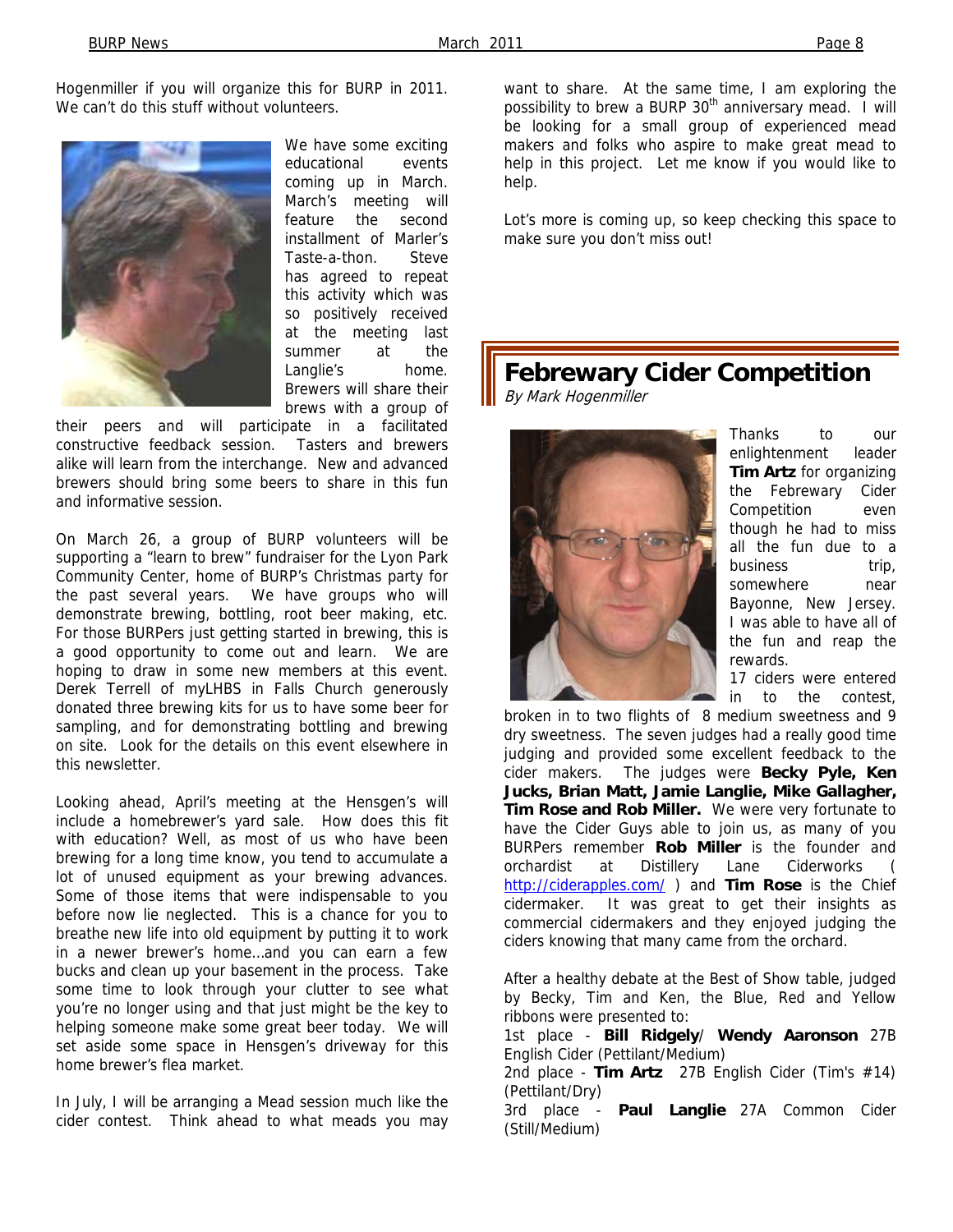After the competition, Rob gave a quick talk about what is going on at Distillery Lane. For those interested in purchasing their hard cider, you can stop out at the farm or currently it is being sold at Ye Old Spirit Shop,1005 West 7th Street, Frederick, MD 21701. BURP Members can also check their website at http://distillerylaneciderworks.com/locations-where-ourcider-is-sold/) as Rob is adding new accounts as we speak.

For those interested in learning more about making your own cider, I also discovered that Tim and Rob are conducting Cider making classes the first Saturday of every month, more information can be found at (http://distillerylaneciderworks.com/cider-makingclass/).

I am excited to announce that Rob graciously invited us back again this September for what will be the 3rd annual Cider Event. We will need some volunteer(s) to step forward and help coordinate the event this year. Those interested should contact me (prosperity@burp.org) or Tim (tartz@cox.net) soon. This one does not take a lot of heavy lifting, but since it has grown beyond the original grass roots, we need a cider czar to keep everything on schedule.

**Hop Notes from the Li-Beery** 

By Bill Ridgely, Minister of History



The new issue of Zymurgy (Mar-Apr 2011) just arrived in the BURP libeery. You can review the contents of the issue at http://www.homebrewers association.org/pages/zym urgy/current-issue. The lead story is "Practical Solutions", featuring practical brewing tips from three top homebrewers (Gordon Strong, Jamil Zainasheff, and Tom

Schmidlin). Topics include dry hopping, yeast culturing from bottled beer, making yeast starters, sanitary siphoning, and more. Also in the issue is an interesting article on shortcuts to sour beers (which normally require long aging for perfection). The "online extra" this month is "Hosting a Zero Waste Beer Event", with

tips on utilizing resources so most if not all items can be reused.

I also just received the latest issue of Brew Your Own (Mar-Apr 2011). The full contents of the issue as well as full text versions of several of the articles can be found at http://www.byo.com/stories/issue/list/issues/280 marapr-2011. The lead article this month is "Cool Lager Tips", featuring some excellent technical tips for proper lager brewing and conditioning (just in time for those of you brewing for the Sep BURP meeting). The very good article on Fuller's London Pride (which includes a clone recipe) can be read in its entirety on the website (along with a good article on brewing Festbier

The latest Feb-Mar issue of the Mid-Atlantic Brewing News is now available online in full text. Check it out on the MABN website at http://www.brewingnews.com/mid-atlantic/. Just click on the link for the "online edition".

As always, the contents of the BURP li-beery are available anytime for your perusal at http://brew.burp.org/Brewing/ClubLiBeery.aspx. If you would like a book loaned to you, just let me know, and it will be delivered to you at the next BURP meeting. And, as always, if there is a book that you feel should be added to the collection, please contact me. And if you are planning to brew a specific beer style and need some guidance, I may be able to help you with an appropriate publication.

Cheers, Bill

### **Leesburg Pubs Easter Weekend**  By Craig Somers

Leesburg has long been a destination for fine dining with quality beers (23 taps) due to Tuscarora Mills restaurant www.tuskies.com. Her offspring Magnolias www.magnoliasmill.com has a more casual atmosphere with 29 taps, and Fire Works **www.fireworkspizza.com** specializes in pizza that has a thin crispy crust, and they serve 8 beers on tap and 70 in the bottle.

On Saturday, Apr 23 we visit Magnolias at 198 North 21<sup>st</sup> St, Purcellville, VA 20132 from 1:00 – 3:00pm. Then we stop by Vintage 50 brewpub www.vintage50.com at 50 Catoctin Circle NE #100, Leesburg, VA 20176 from 4:00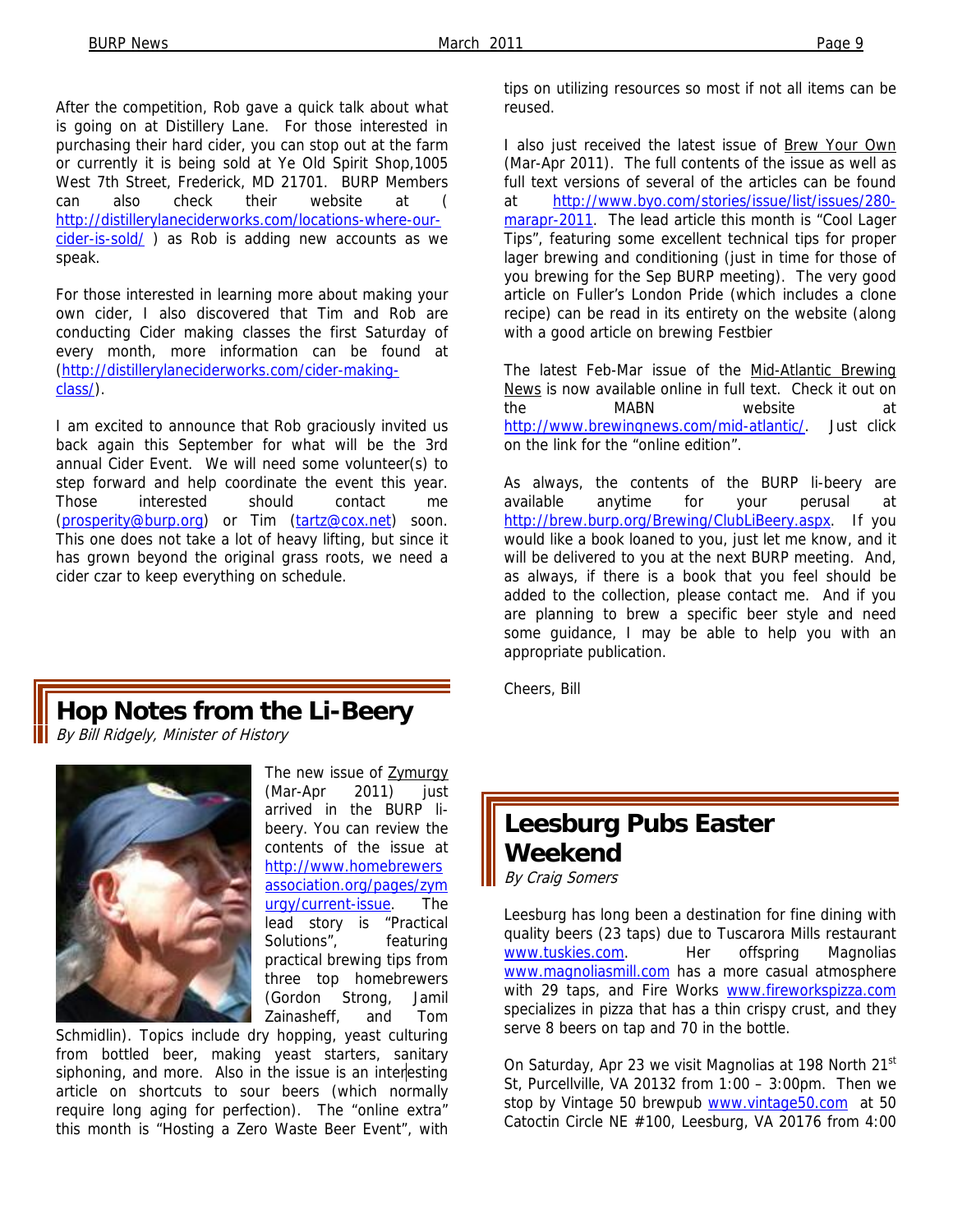– 5:30pm. Dinner Saturday evening starts with appetizers at Tuscarora Mills restaurant 203 Harrison St SE, Leesburg, VA 20175 beginning at 6:00pm. Later we will move next door to Fire Works 201 Harrison St SE, Leesburg, VA 20175 for pizza.

I will be staying overnight in Leesburg at the Days Inn 703-777-6622. Other motel choices about a block from Days Inn are Best Western 703-777-9400 and Comfort Suites 703-669-1650.

Those who are interested in bicycling out the W&OD Trail on Saturday should meet me at the entrance to Dunn Loring Metro Station at 10:00am. It's a 50 mile ride on Saturday if you go to Purcellville and then stay the night in Leesburg. It is under 30 miles one way to Leesburg and the same distance back to Metro. My ride will finish at Mad Fox brewpub www.madfoxbrewing.com in Falls Church on Sunday. Contact: **Craig Somers** 301-423-0380 craigsbike@hotmail.com.

## **New Dues Collection Policy**

By Howard Michelsen, Minister of Membeersip

#### **Collection of Dues**

It has been noticed by members and BURP officers that the current method of collecting annual BURP dues throughout the year is cumbersome at best, and "very unpleasant" at worst. Several members have suggested changing dues collection to only one time of the year, removing the worry about remembering precisely when they should pay their yearly dues. I brought this issue up before the BURP officers, and everyone was in agreement.

Therefore, effective immediately, collection of annual BURP dues will be confined to a single month in each calendar year: January. So, next year (2012) and every year thereafter you should expect to pay your annual dues within the month of January, preferably as close to January 1 as possible.

There will be a transition period throughout 2011 which will use a pro-rata system for this year's dues collection to ensure equity.

The new policy affects new members by charging dues on a pro-rata system as well, providing fairness to new members since they join at various times throughout a year.

**Please note**: Members can pay dues for multiple years if they wish, avoiding the yearly collection process.

Collection of Dues for BURP Members whose membership expires in 2011:

Dues will be collected on a pro-rated basis for 2011 as follows:

- 1. When a single/family re-joins BURP between January 1 and April 30, 2011, the membership dues are \$20/Family, and \$15/Person
- 2. When a single/family re-joins BURP between May 1 and August 31, 2011, the membership dues are \$15/Family, and \$10/Person.
- 3. When a single/family re-joins BURP between September 1 and December 31, 2011, the membership dues are \$10/Family, and \$5/Person.

Collection of Dues for NEW BURP Members:

Dues will be collected on a pro-rata basis throughout any calendar year, in the following manner:

- 1. When a single/family joins BURP between January 1 and April 30 of any year, the membership dues are \$20/Family, and \$15/Person
- 2. When a single/family joins BURP between May 1 and August 31 of any year, the membership dues are \$15/Family, and \$10/Person.
- 3. When a single/family joins BURP between September 1 and December 31 of any year, the membership dues are \$10/Family, and \$5/Person.

#### **New Policy for BURP Newsletters delivered by Postal Service**

Although the vast majority of BURP members have chosen to receive the monthly BURP newsletter via email, there are some long-time members who prefer to have a printed newsletter be delivered to their home via the U.S. Postal Service (USPS).

Email delivery of the newsletter costs the club nothing (except the time of BURP volunteers). Unfortunately, the cost of printing and postage for paper delivery of the monthly newsletter incurs approximately \$3.00 per month per newsletter (\$36/year/member).

BURP will continue to accommodate those members who desire a printed monthly newsletter. However, to defray the costs of printing and mailing, BURP will charge an additional \$36 yearly fee for this service. This fee is in addition to the regular annual BURP dues.

If you are currently receiving a paper newsletter and would like to continue this service, please contact the MemBeerSip Chairman, **Howard Michelsen**, no later than April 16, 2011 (the April BURP meeting).

For any member who has not contacted Howard by this date, newsletter delivery will be transitioned to email.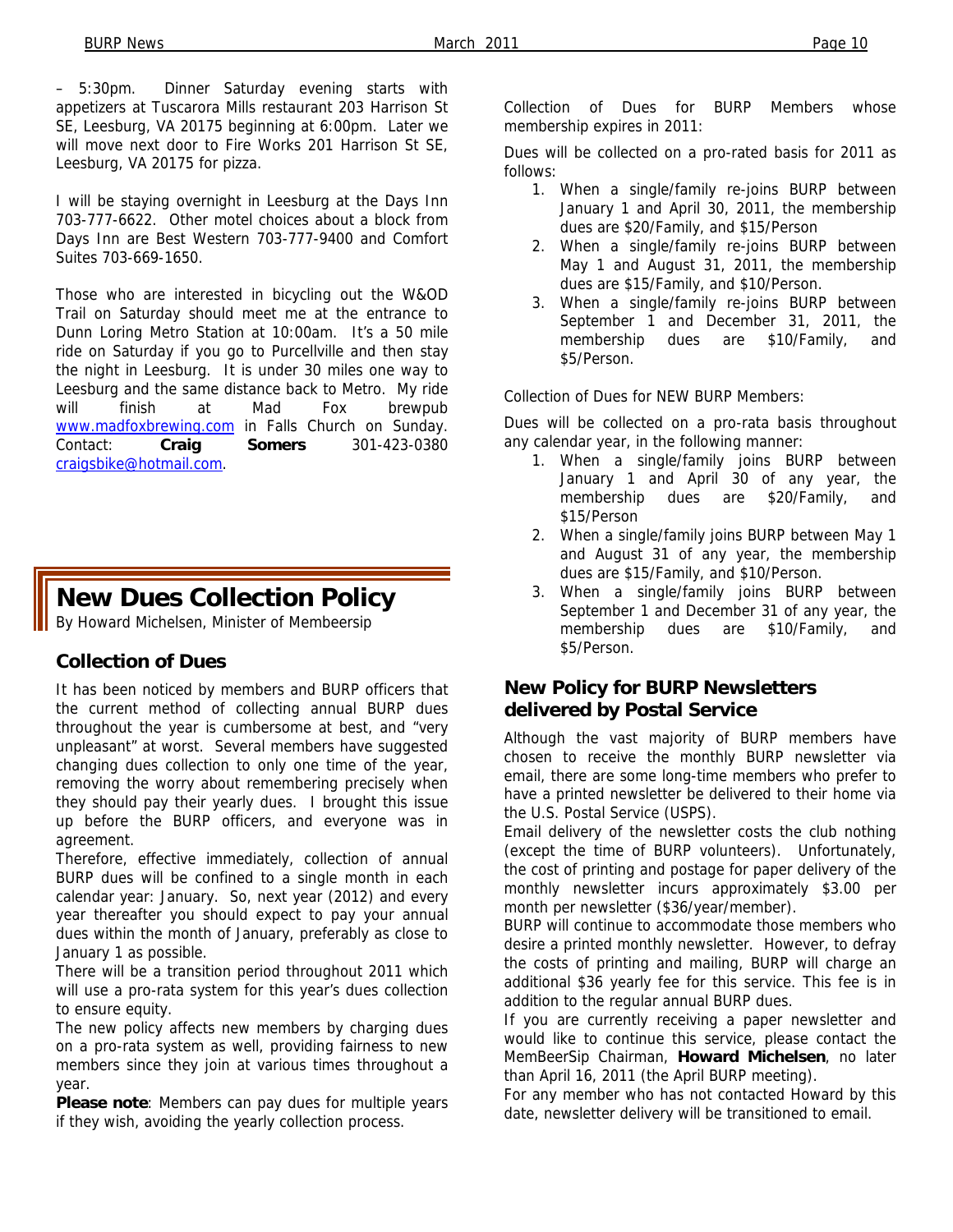Note: We will print a few newsletters each month and have them available at each BURP meeting for any who wish to pick up the printed newsletter.

#### **Welcome to New Members!**

We want to give a warm welcome and shout-out to new BURP members: **Aaron Share** & **Jenni Weber**, **John Sikking**, **Jason Tarrant**, **Pavel Gutin**, **Sarah Brookhart**, **Matthew & Gordon Harris**, **Ann Kristal**, **Tom Sords**, **Dean Pompilio**, **Chris Borelli**, **David & Sally Abrahamson**, **Chris Burns**, **Larry Jackson & Louisa Stetekluh**, **Ann Kristal**, and **Matthew Cash**! Please extend a hearty BURP Stout greeting to them at the March 19<sup>th</sup> BURP meeting!

**BURP Prosperity Report** 

By Mark E. Hogenmiller, Minister of Prosperity

**Raffle News** – Early Bird Special – For those that were at the meeting, they may have noticed that we again had a special raffle at 3:00PM for a case of beer. We will continue this for the next couple of meetings, in order to encourage early participation in the raffle. So make sure you see the raffle ticket seller before 2:59PM to be included in the early bird draw. Congratulations to **Larry Koch** who walked away with a case of beer to enjoy (ticket sold by **Ed Bielaus**).

Thanks to my ticket sellers **Ed Bielaus** and **Larry Koch** for assisting in raffle sales so I could run the Cider competition.

Look for this month's return of the Homebrew Shop Gift Certificate as part of the Grand Prize!

**Merchandise News** - We still have the following available:

BURP Lapel Pins - \$3 (make great exchange gifts while pub crawling)

BURP Titanium Bottle Openers (last a lifetime) - \$8.50 BURP Baseball Caps (Blue or Tan) - \$13.50 **CLEARANCE SALE now \$10**

See me at the next meeting to purchase merchandise.

Due to the sensitive nature of the Treasury reports and the newsletter being in the public domain, Treasury Reports are now posted at the member's only BURP financial page on the club's web site.

BURP members are reminded that all expense submissions must include details. Required details are date, exact amount, detailed item description, any special circumstances, and name of person to be reimbursed. Event coordinators should maintain a spreadsheet for their project. Correspondence can be sent to me at **prosperity@burp.org**.

# **WineTime on the Lower, Slower, Eastern Shore of Delmarva**

By Ralph Bucca



I've finally stopped traveling, at least for a while, made some fresh beer, and have plenty of vino to share. Spend April Fools weekend before the bugs and tourists arrive, and sample a wide variety of libations. Yard and house camping available, plus outdoor shower. Motels and the ocean are nearby. Bring your boats and bikes. RSVP's are welcome.

Main event is Sunday, April 3 1-5 pm.

Ralph: ver56non@hotmail.com, 410-651-1847

28044 Mt Vernon Rd, Princess Anne, MD 21853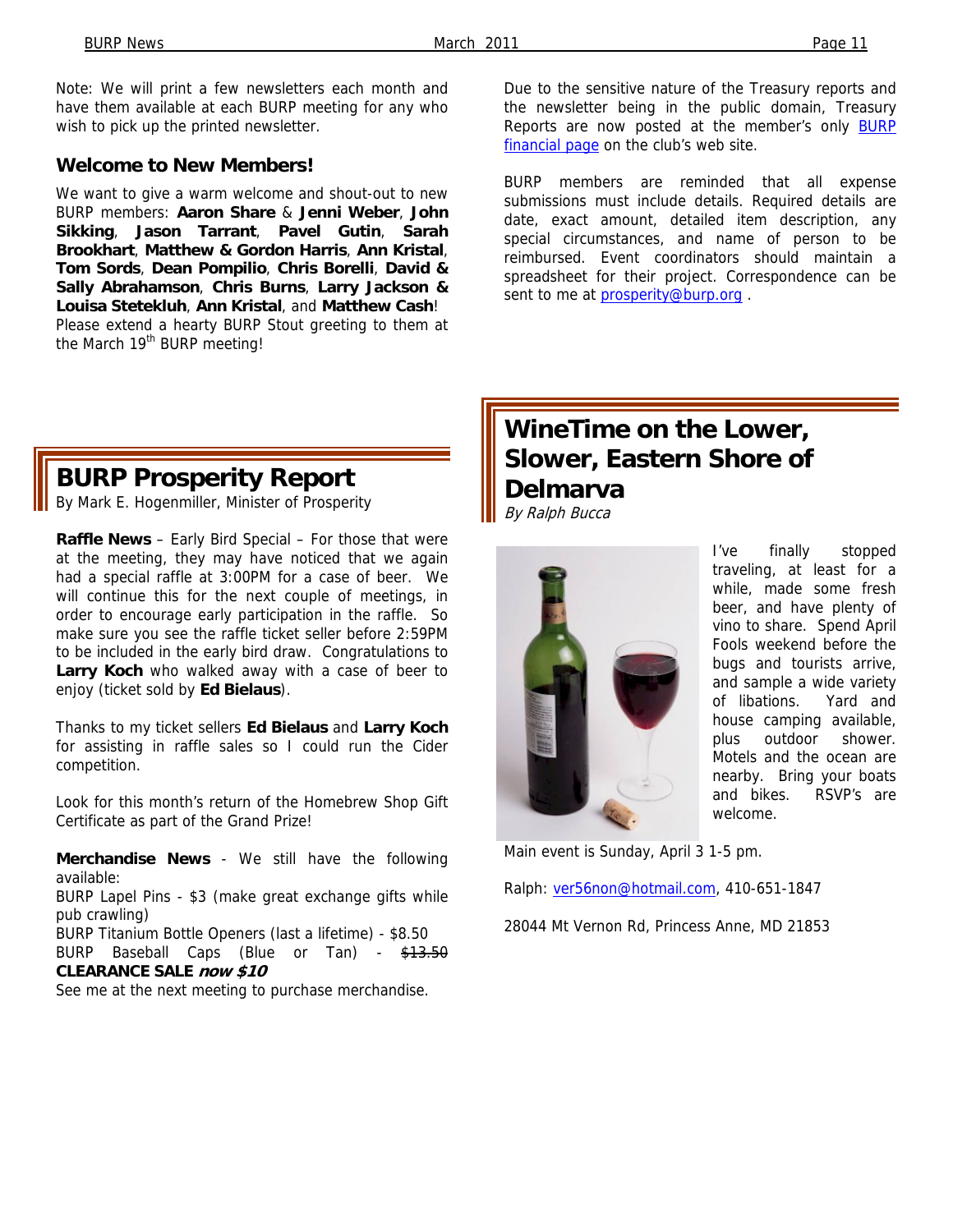

- Beer Browing Domo -- Root Bear Making -- Beer Bottling Demo -- Showings of Michael Jackson Boer Hunter episodes -- Micro-brew samples and snacks -

Fundraiser for the Lyon Park Community House Renovation **S40 donation per person at the door** 

> Special thanks: Tim Artz & Brewers United for Real Petables (BURP) for running the demonstrations, and to My Local Homebrow Supply (http://www.mylhbs.com/) in Falls Church for providing supplies.

Contact Kathleen McSweeney at mcsweeneykathleen@yahoo.com for information or to register. Event will be held at the Lyon Park Community House, 414 N **Fillmore in Arlington.**